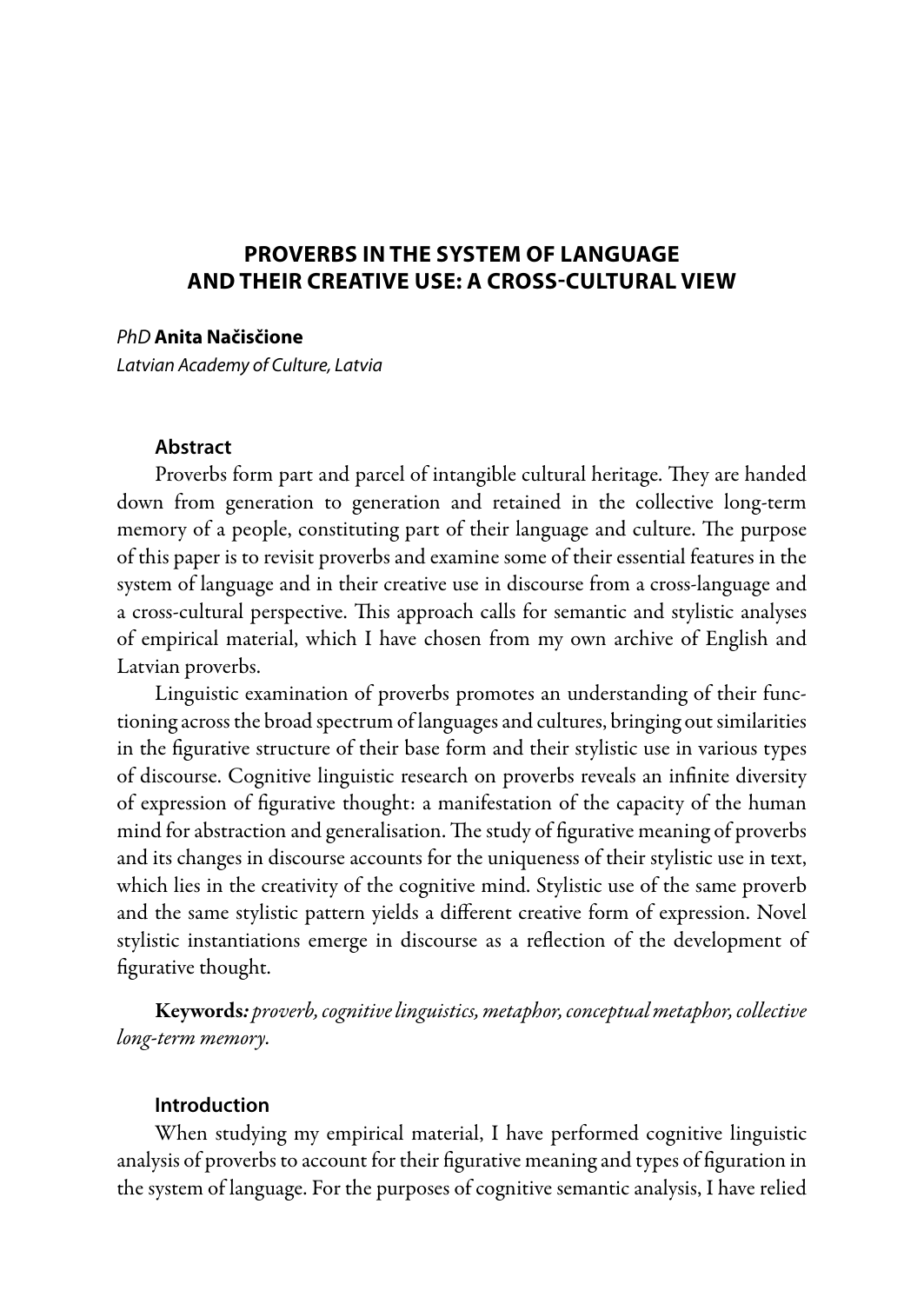on the method of identification<sup>1</sup> of figurative meaning in discourse [Naciscione 2001: 33–46, 2010: 43–55, 252]. The procedure is applied in order to establish the identity of the proverb and explore its use, including instantial stylistic use.<sup>2</sup> In the process of identification, the stages – *recognition* > *verification* > *comprehension* > *interpretation* – form integral parts of a unified cognitive process. I have also used the method of critical metaphor analysis [Charteris-Black 2004, 2014], as it integrates linguistic analysis with cognitive understanding and social context. I agree that "no single methodology is privileged over others or considered the gold standard of investigation" [Talmy 2007: xi]. When researching proverbs, one method cannot meet all the challenges, as proverbs are a complicated multidimensional figurative phenomenon.

### **A cognitive perspective of proverbs**

My approach to proverbs is cognitive linguistic when examining base forms $^3$  in the system of language and their functioning in core use $^{\rm 4}$ , and when analysing instantial stylistic use in discourse. Cognitive linguists have researched the human ability to think figuratively – an essential characteristic of the human mind. In the cognitive view, proverbs arise from figurative thought: they are linguistic manifestations of figurative thought, including the cognitive skills of abstraction and generalisation. I rely on the findings of cognitive linguistics about the role of metaphor in figurative

<sup>1</sup> In this century, the term *identification* has been used in research as a method for identifying figurative language material and its use. Although I published it in my first book in 2001, I actually formulated and applied it when I was faced with the task of identifying all phraseological units in the *Complete Works of Geoffrey Chaucer* (3610 in number) and all cases of their creative use for my dissertation. This method perfectly suits the needs of analysing phraseological units, proverbs included.

Steen [2002a, 2002b] demonstrates a five-step procedure of metaphor identification, later developed by the Pragglejazz Group [2007].

Charteris-Black explores metaphor identification as one of the four principal stages of critical metaphor analysis [2004, 2014: 174–186].

<sup>2</sup> Instantial stylistic use is a particular instance of a unique stylistic application of a PU in discourse resulting in significant changes in its form and meaning, determined by the thought and the context. An instantiation is a specific instance of a stylistic realisation in discourse. It is an infinite resource for the writer's or speaker's creativity [Naciscione 2010: 252].

<sup>&</sup>lt;sup>3</sup> The form to which other forms of the PU can be related and with which they can be compared, in practice is the dictionary form and meaning, recorded as the headphrase. It is the form of the PU outside discourse, used as a base when assessing PUs used in discourse. The base form is stored in the long-term memory of the language user.

<sup>4</sup> Core use is use of a PU in its most common form and meaning. In its core use the PU does not acquire additional stylistic features in discourse and does not exceed the boundaries of one sentence, the same as the base form.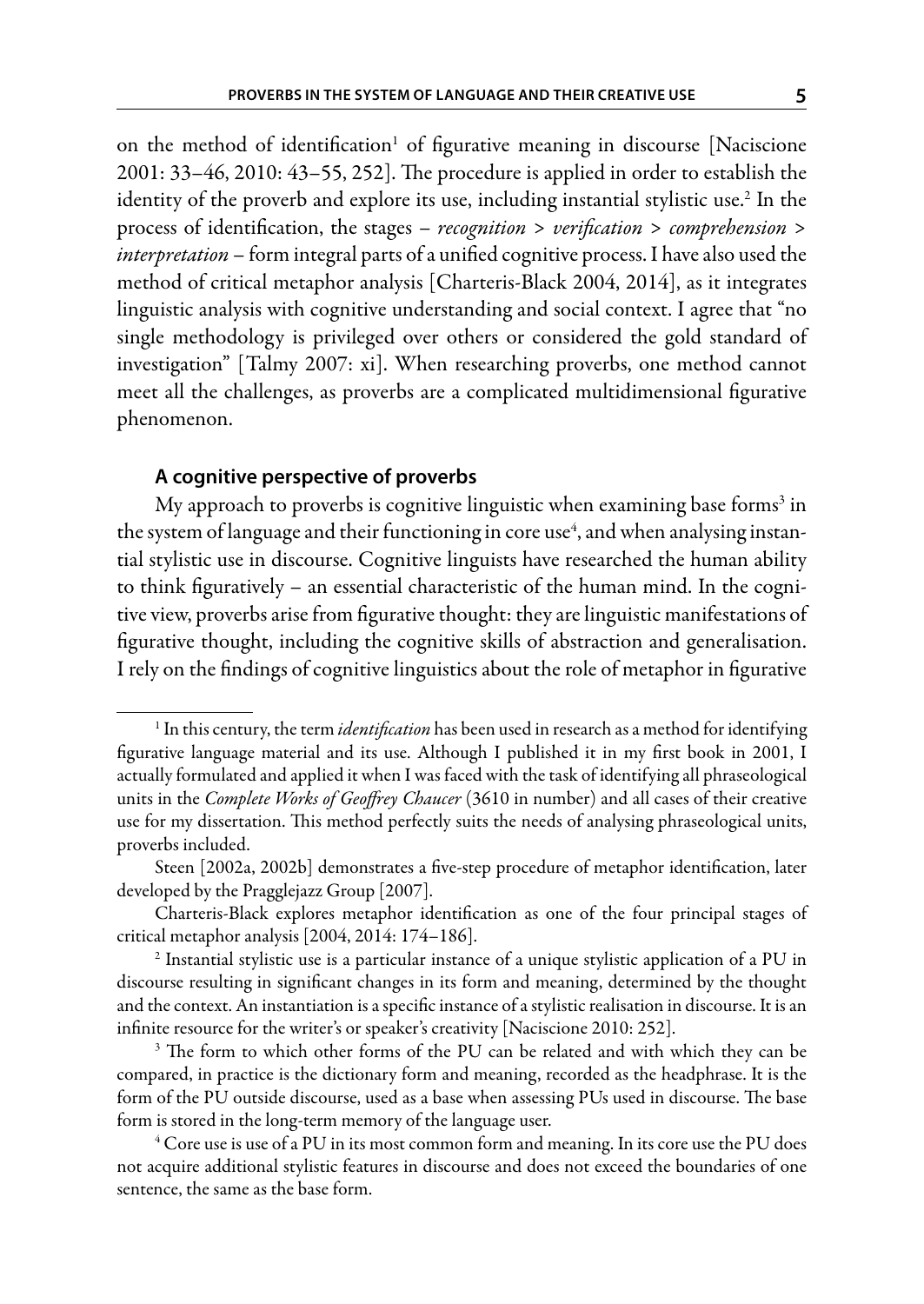language in general and the function of conceptual mappings in proverbs and their use in particular [Gibbs 1994: 310–317].

The cognitive metaphor theory is a framework "for understanding the pervasiveness of metaphorical language and thought across a wide range of cognitive domains and cultural/linguistic environments" [Gibbs 2017: 6]. Studies by cognitive psychologists and neuropsychologists [Gibbs 1994, 2008, Lakoff 2008] have proved that proverbs conceptualise personal and social experiences, human behaviour, abstract thought, and the external world. Their research reveals how people think and their ability to think and reason abstractly [Gibbs and Beitel 2003: 109–115]. It is cognitive processes that determine stylistic changes of proverbs in actual use and the emerging new meaning in discourse that reflects our ongoing thoughts.

## **Proverbs in the focus of different fields of research**

Proverb lore presents an enormous wealth of empirical material in different languages. Every language may boast innumerable proverbs of various structural types and an admirable diversity of imagery and lexical composition. Proverbs have been researched from many points of view: folklore, anthropology, etymology, ethics, philosophy, culture, mass media, social sciences and several others. This opens up a broad field of investigation and yields different definitions. In research, the theoretical stance explains the great differences in attitudes and approaches to proverbs and their use. The theoretical perspective will be implicit in research questions and dictate the researcher's choice of methodology.

Cognitively, proverbs reflect the whole gamut of human thoughts and emotions, and the external world with its various personal, political, social and cultural experiences. Proverbs are viewed as a complicated and multidimensional phenomenon, displaying "multiple facets of human experience" [Gibbs 2017: 7].

In Latvian research, proverbs are explored as part of folklore [Kokare 1957]. They are qualified as folk expressions, including aphorisms, conveying ethical and aesthetic values, firmly linked with Latvian culture and hence valued as part of the intangible Latvian heritage.

In lexicographical practice, Latvian dictionaries also classify proverbs as folklore. For example, *ne mana cūka, ne mana druva* (folkl.)<sup>1</sup>. (It is not my pig and it is not my cornfield (folklore). The meaning is: I couldn't care less.)

The theory of Latvian stylistics tends to be conventional, striving to achieve correctness, precision and purity, and stipulating that only neutral vocabulary should

<sup>1</sup> Latviešu valodas skaidrojošā vārdnīca (Dictionary of the Latvian Language). *Cūka* (a pig). Available: https://www.vardnica.lv/svesvardu-vardnica/c/cuka (viewed 05.04.2019.)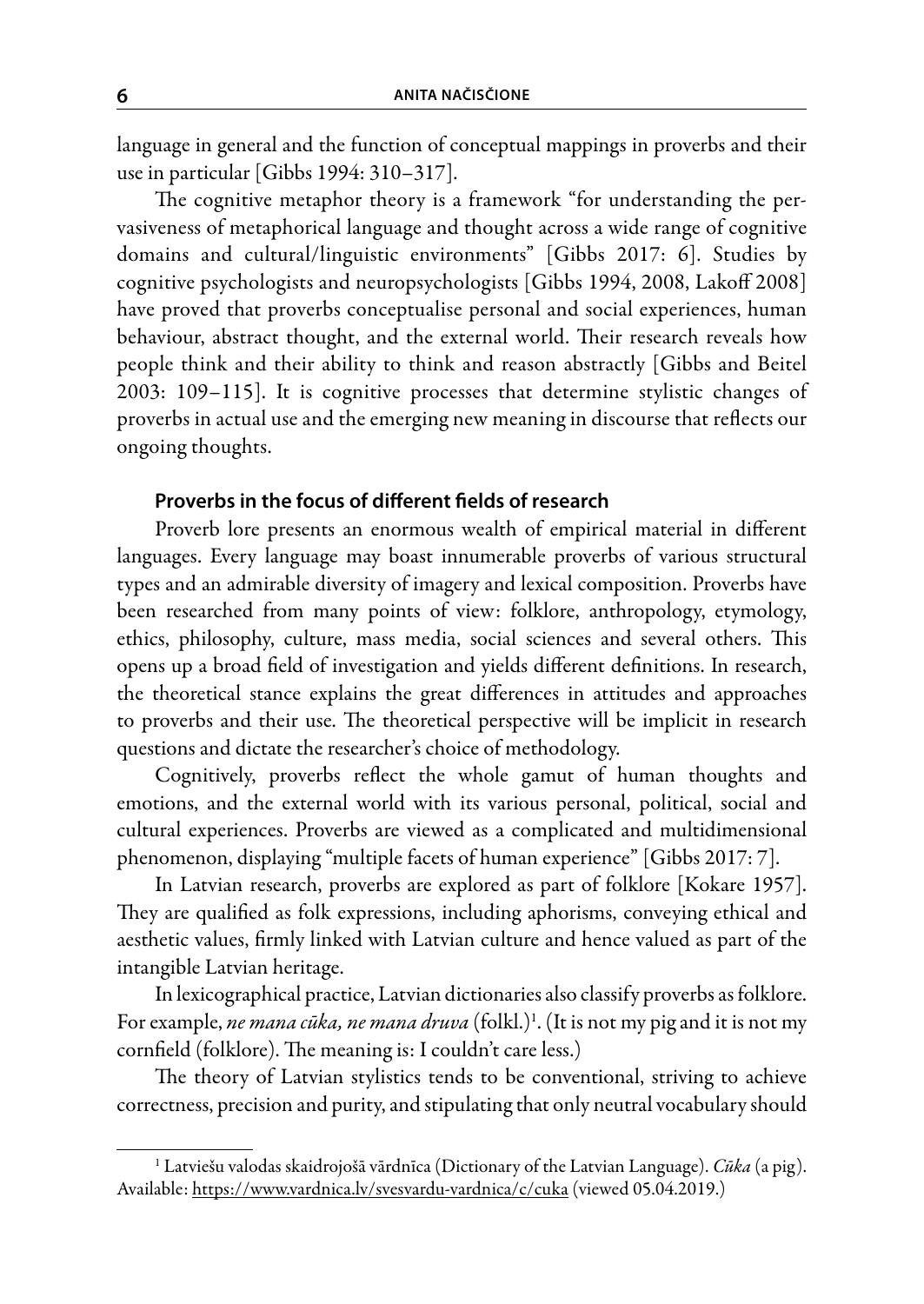be used in official style: official speeches, business and scientific texts [Rozenbergs 2004: 57, 84]. As proverbs are figurative language units, clearly this prescription refers not only to single metaphors but also to proverbs. Accordingly, this approach has also been introduced in school books to teach Latvian official style and ensure that literary language norms are strictly observed<sup>1</sup>.

### **A linguistic approach to proverbs**

Linguistic aspects of proverbs have been less researched by far, or even completely neglected. Linguistic and stylistic interest in proverbs goes back to Aristotle. In his seminal book "Rhetoric", Aristotle regards proverbs as figurative formations and formulates the basic tenet that "proverbs too are metaphors from species to species" [(350 BC) 1833].

The development of paremiology as a special area of proverb research emerged at the beginning of the 1930s. Taylor is universally recognised as the father of paremiological scholarship. His ground-breaking work "The Proverb" [1931] presents a systematic linguistic study of proverb issues. He also examines the folk character of proverbs, indicating that a proverb is a saying current among the folk. The same thought is expressed by Whiting, who emphasises the popular origin of proverbs. Moreover, he believes that proverbs are felt to be common property as they convey a generalisation [Whiting 1931, 1968].

The post-war period has witnessed rapid development in proverb studies. Mieder's research represents a huge contribution to the development of paremiology in numerous aspects [1989, 1993]. This is invaluable not only for the general advancement of paremiology as a special field of research but has also provided motivation and encouragement to many researchers in various areas of paremiology.

The basic linguistic understanding of proverbs in both the system of language and their stylistic use will promote an understanding of their functioning across a wide diversity of languages and cultures, bringing out similarities in the semantic figurative structure of their base form and their stylistic use in various types of discourse.

### **Proverbs as part of phraseology**

As language units, proverbs belong to phraseology. This premise was advanced by Kunin, a leading representative of the Russian school of phraseology [Kunin 1970, 1986]. Proverbs are stable figurative language units, forming one of the structural types of phraseological units.

<sup>1</sup> *Latviešu valoda. Stilistika, 6. klase: teorija, uzdevumi un testi* (The Latvian Language. Stylistics Form 6: Theory, Exercises and Tests). Available: https://www.uzdevumi.lv/p/latviesuvaloda (viewed 12.02.2019.)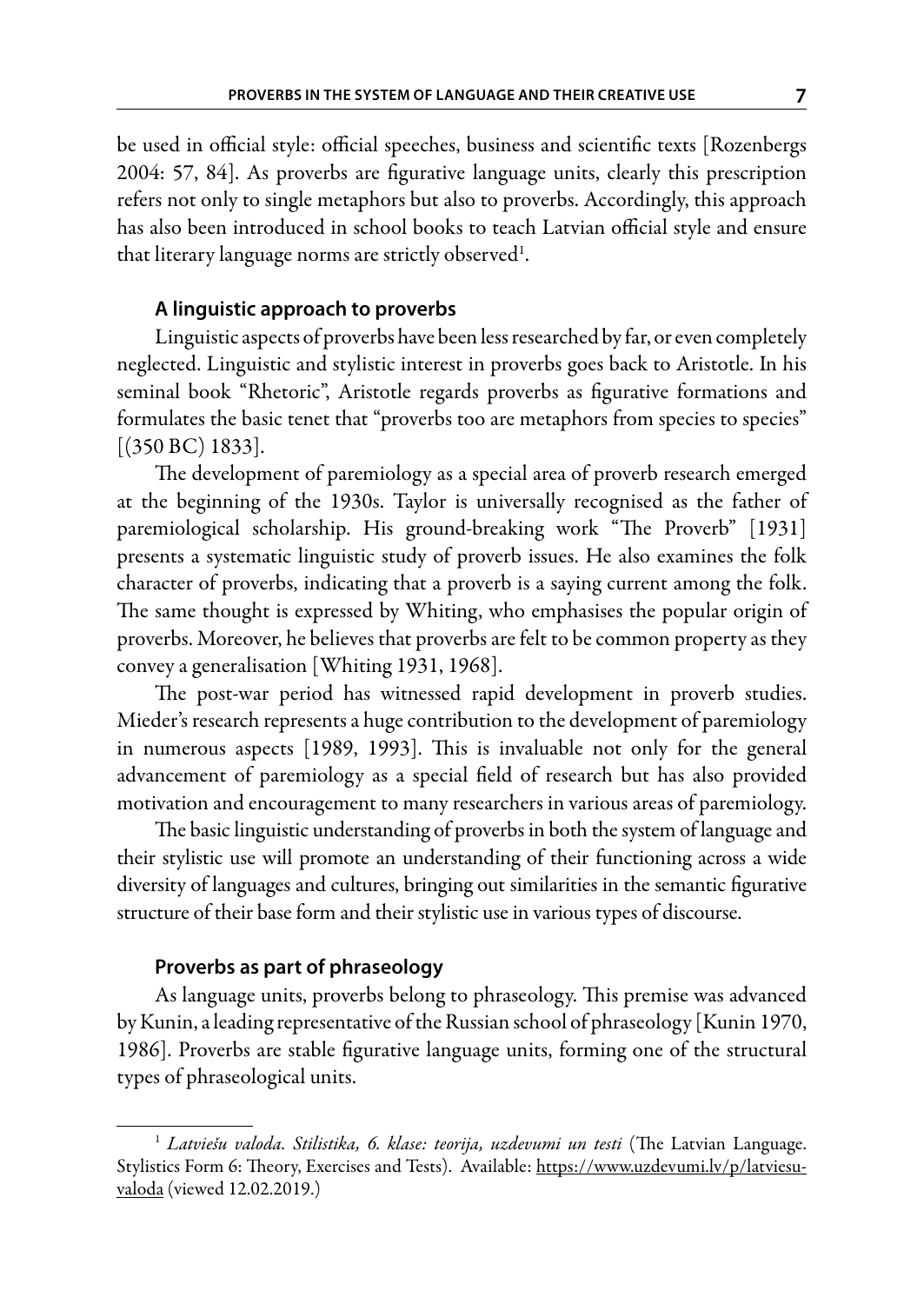The theory of stability in phraseological units (proverbs included) was elaborated by Kunin in the 1960s. Kunin singles out stability of use, structural-semantic stability, lexical stability, morphological stability and syntactical stability [Kunin 1970: 89–110]. I would argue for two other important aspects of the concept of stability: 1) stylistic stability, which is manifest in preservation of the same image and type of figurativeness, and 2) diachronic stability, which displays the stability of proverbs across time [Naciscione 2010: 58]. Stability of the base form does not contradict the dynamic stylistic changes that proverbs may undergo in discourse.

Linguistically, I hold that proverbs are stable, cohesive combinations of words with a fully or partially figurative meaning and the structure of a sentence [Naciscione 2010: 19, 2013b: 16–19]. In the system of language, proverbs are standard out-ofcontext units. In their base form, they never exceed the boundaries of one sentence (declarative, interrogative or exclamatory). However, instantial stylistic use usually covers more than one sentence, frequently going across boundaries of paragraphs and chapters, as figurative thought does not stop at the end of a sentence.

In the cognitive semantic view, proverbs present original images used in a creative way, reflecting unique emotional and social experiences of people, their observations and generalisations of thoughts, behaviour and the world around them. They form part of the collective long-term memory of a people due to their semantic and stylistic cohesion.

Importantly, proverbs are not a stylistic void in their base form: their figurative meaning may be based on different stylistic patterns or a combination of these [Naciscione 2010: 36–38]. Figurativeness is one of the inherent features of proverbs and stipulates that at least one of their constituents must have a figurative meaning. Stylistic features play a cohesive role along with stability of the unit. Let me illustrate the main types of stylistic patterns in proverbs:

~ metaphor, e.g., EN *There is no smoke without fire*. LV *Tukša muca tālu skan.* (An empty barrel makes much noise. Meaning: Empty boasting.)

~ metonymy, e.g., EN *Two heads are better than one*. LV *Labā roka nezina, ko kreisā dara*. (The right hand does not know what the left hand is doing (a proverb in EN too)).

~ personification, e.g., EN *Money talks.* LV *Nelaime nenāk viena.* (Misfortune does not come alone.)

*~* antithesis, e.g., EN *Less is the new more*. LV *Mazs cinītis gāž lielu vezumu.*

(A small grassy knoll overturns a big cartful. Meaning: Little strokes fell great oaks (a proverb in EN)).

*~* euphemism, e.g., EN *Heads will roll*. LV *Dienas ir skaitītas.* (Someone's days are numbered.)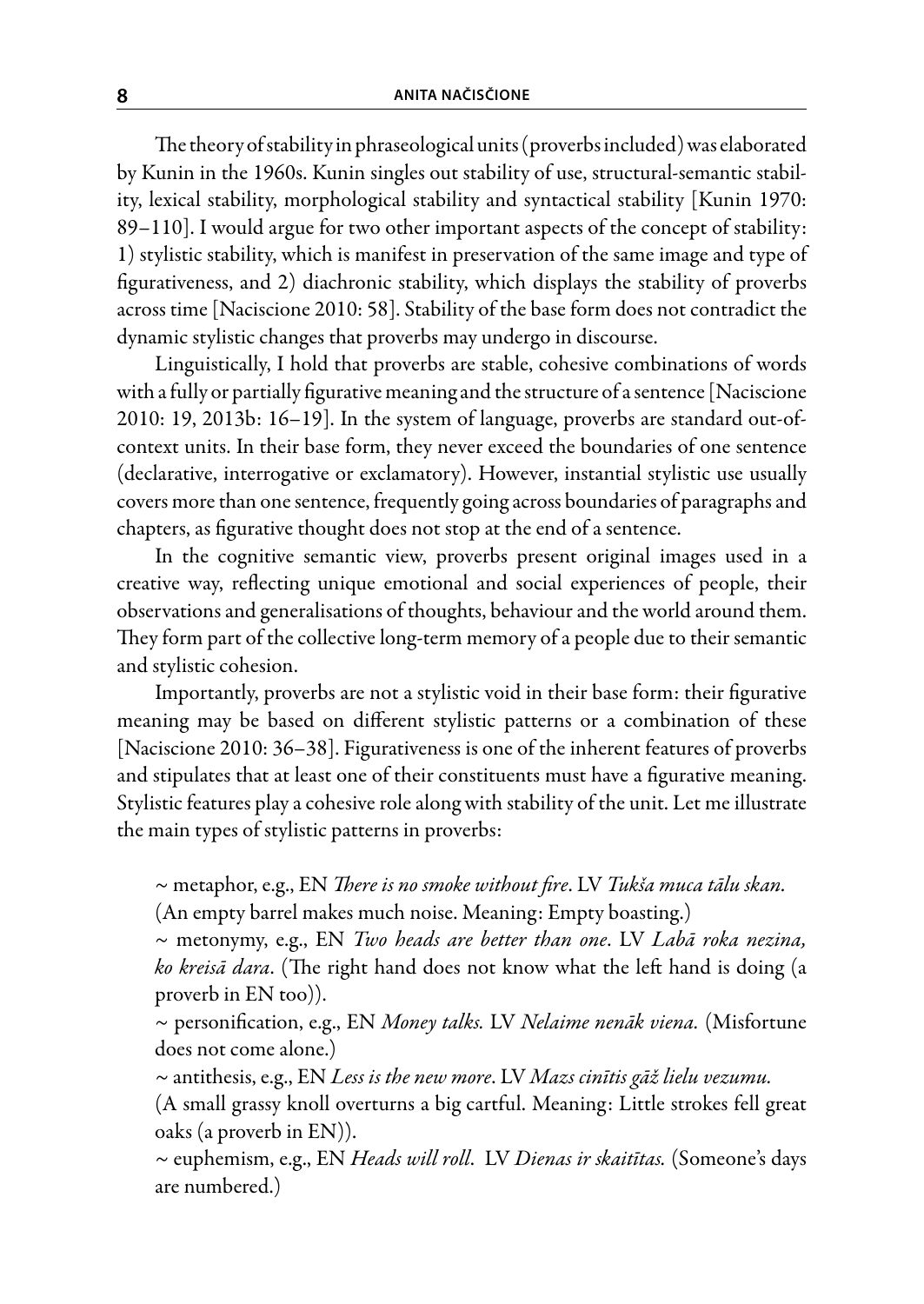*~* hyperbole, e.g., EN *A watched pot never boils.* LV *Nav kur adatai nokrist.*  (No place for a needle to fall).

Attitudes to proverbs and their use, especially creative use, vary from country to country. For instance, in Africa widespread use of proverbs both in written form and orally, including official public speeches, is seen as a sign of wisdom and a great sense of humour, which is much appreciated. The importance of and love for proverbs form a common thread that unites Africa's diverse societies. They are a vital part of African oral tradition and actual use, including all stylistic levels, e.g.

*~ A good leader was once a good follower. ~ Chattering birds build no nests. ~ You don't teach a giraffe to run*.

In Africa, proverbs are taught at school. For instance, in Zimbabwe oral teaching of proverbs as ancestral insight starts before teaching reading at school, that is, starting from Form 1. Interestingly, following Mieder's idea, the USA and a number of European countries have compiled a paremiological minimum to be taught at different stages of the school curriculum.

To sum up, in the cognitive view, proverbs arise from figurative thought: they are linguistic manifestations of figurative thought and the human ability to think figuratively, including the cognitive skills of abstraction and generalisation.

### **Instantial stylistic use of proverbs**

In their base form, proverbs demonstrate the human ability of abstraction, the same as other structural types of PUs, while creative use proverbs lie in the human ability to create novel stylistic instantiations that emerge in discourse as a reflection of the development of figurative thought. This is the result of cognition. In cognitive linguistic terms, instantial stylistic use is a mode of conceptualisation. Proverbs are dynamic in discourse, e.g.,

# Love is blind. Love looks not with the eyes, but with the mind; And therefore is winged Cupid painted blind: Nor hath Love's mind of any judgement taste; Wings and no eyes figure unheedy haste.

William Shakespeare

Diachronic records reveal that this proverb has existed throughout the course of history, functioning both in core use and in creative instantiations. It has been part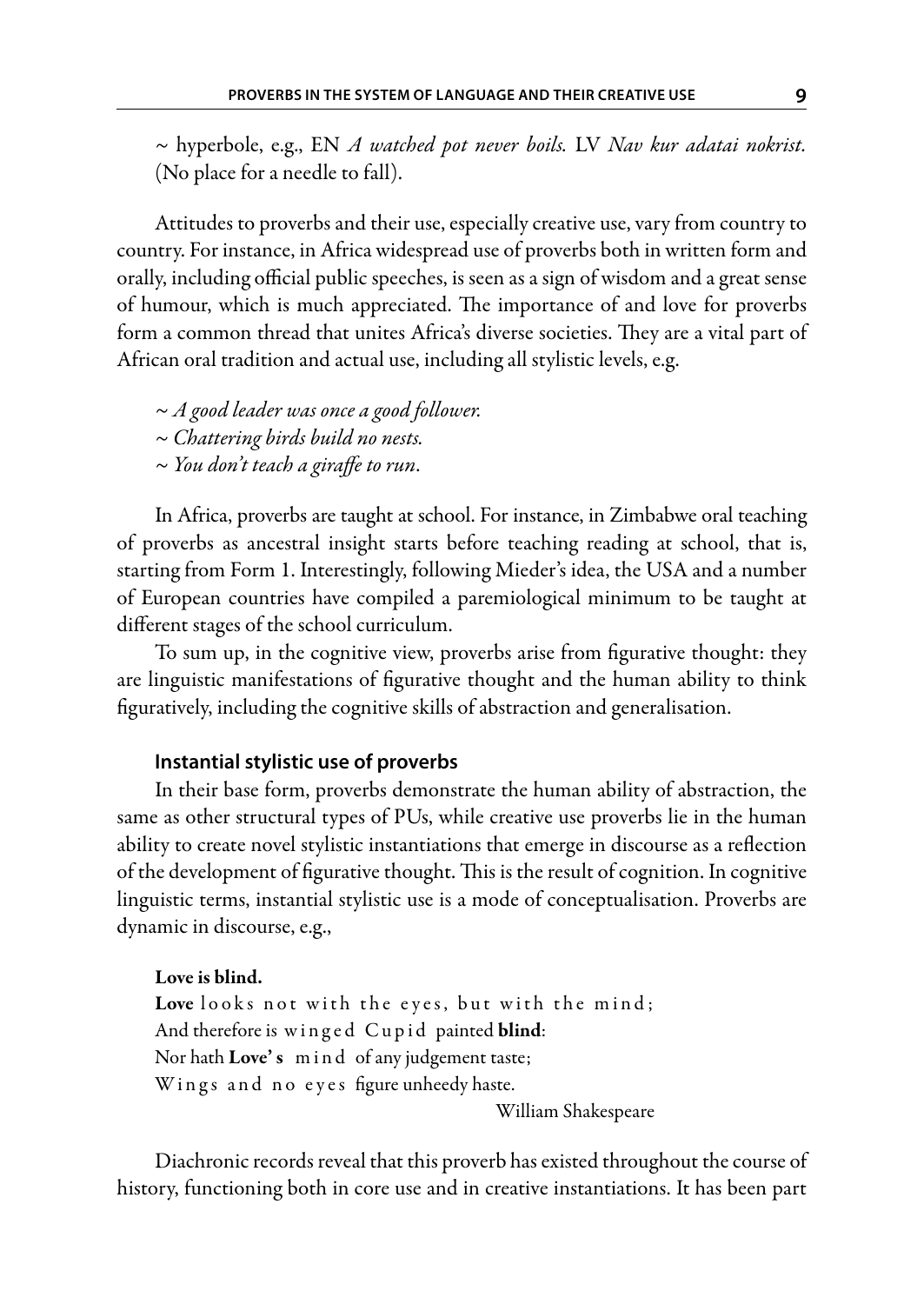of the mental lexicon of people across the centuries due to the stability of its structure and figurative meaning. Moreover, this proverb is a metaphorical generalisation, reflecting people's social and individual experience.<sup>1</sup>

These lines are based on the stylistic pattern of allusion. The metaphorical image of the base form of the proverb is extended, providing metonymic links of contiguity and performing a sustainable cohesive text-embracing function. Let me give another example of creative use of proverbs, drawn from MoE political discourse:

### You can't have your cake and eat it.

This scenario will in the first instance be painful for Britons. In fact, the words uttered by one of the leading campaigners for Brexit and proponents of the "cake philosophy" was pure illusion: that one can have the EU cake and eat it too. To all who believe in it, I propose a simple experiment. Buy a cake, eat it, and see if it is still there on the plate.

The brutal truth is that Brexit will be a loss for all of us. There will be no cakes on the table. For anyone. There will be only salt and vinegar.

Donald Tusk, *Speech at the European Policy Centre*, 13.10.2016.

It is common knowledge that inferences are constantly drawn not only from what is overtly said but also from what is implied. This is a more complicated case of allusion. The proverb does not appear in its full form in the whole of the keynote address (the same as in the example above). The explicit image-bearing constituents of the proverb perform a metonymic function, acting like a recall cue alluding to the proverb, providing a web of associative links and securing sustained associative vision, enabling the reader or listener to see beyond words. The pattern of allusion may involve other stylistic patterns to make the associations work. In this instantiation, allusion involves punning on the metaphorical meaning of the proverb and the literal meanings of its constituents, presented ironically. The proverb has become a recurring part of the Brexit debate, exploited for sustained reasoning and argumentation. Allusion is frequently used in political speeches today. While it is a subtle reference, it is also a powerful strategy; it can be highly concise and economical, using very little language to convey semantic and stylistic subtleties of the issue involved.

Extended metaphor is another widespread pattern of stylistic use of proverbs. My empirical material reveals that proverbs function in different discourses for

<sup>1</sup> In English, the proverb *Love is blind* was first recorded in 1386: Chaucer, *CT*, *The Merchant's Tale*, 1. 354. For love is blind al day, and m a y n a t s e e . However, diachronic evidence has it that the proverb was well-known in Ancient Greece. Theocritus, an ancient Greek poet, uses it in *Idyll* x 19 in the 3rd century BC. In the Old Latin Period, it is recorded in the plays of the Roman playwright Plautus (2nd century BC) [Simpson 1992: 58].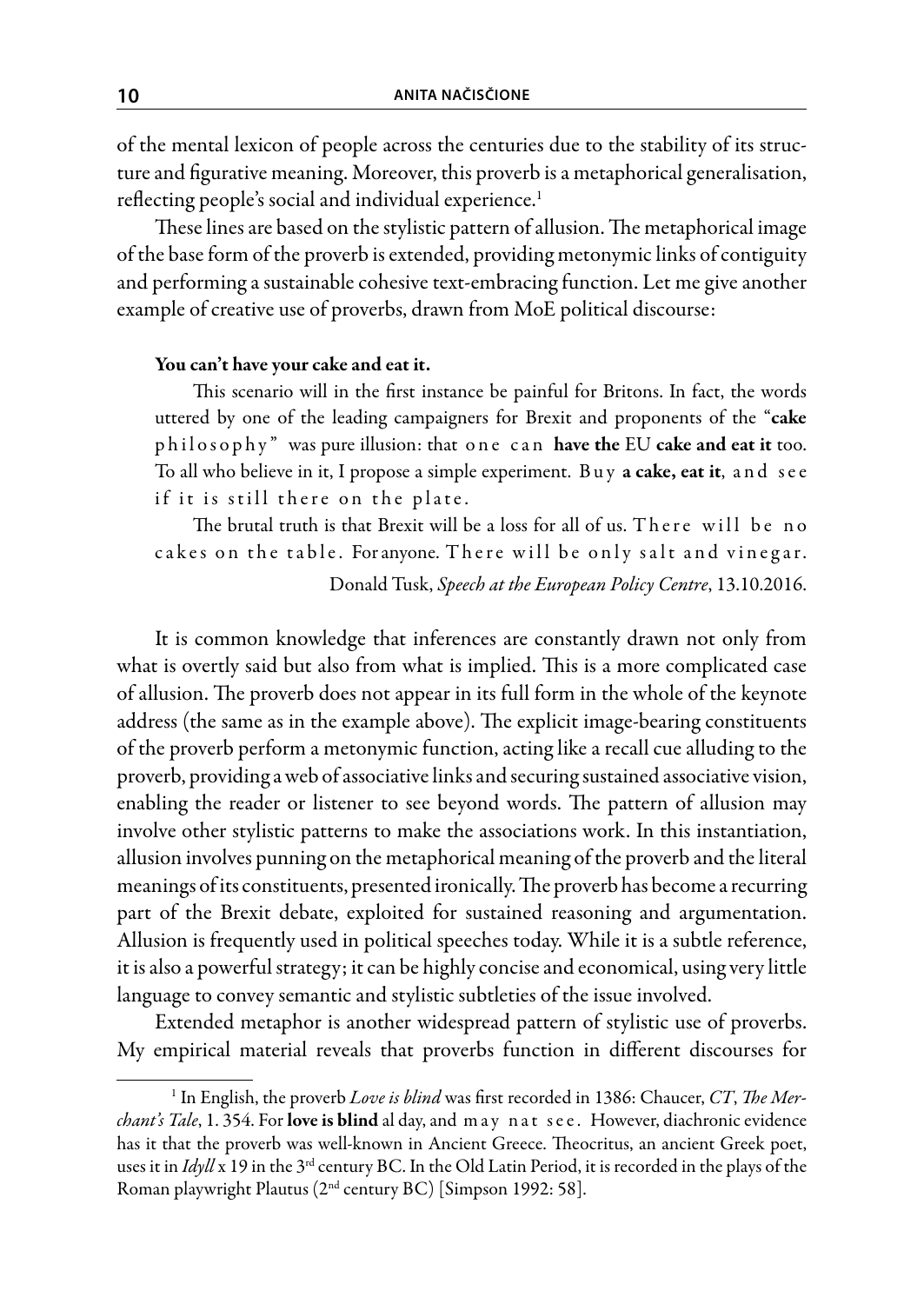different purposes as they easily lend themselves to extensions and variations. This proceeds from their imagery and conceptual nature. Extension of the proverbial image is usually achieved in search of a novel, more accurate expression of human thought and experience, e.g.,

### LV Ūdens smeļas mutē. (Water is rising up to one's mouth.)

Tādas lietas tagad, draugs, sev var atļauties tikai ministri un baņķieri. Nabaga tirgotājam jāķepurojas, lai **ūdens nesmeļas mutē**, citā di nogrimsi, pat lāga burbuļus nepasisdams.

Pāvils Rozītis

(Such things now, my friend, can only be afforded by ministers and bankers. The poor merchant must desperately struggle so that water should not get into his mouth, otherwise he will sink, without even having made any bubbles.)

Extension of a common proverb serves to form a sustained figurative thought, providing space for creativity. Each extension presents admirable diversity and striking turns of phrase, involving unexpected sub-images, which at the same time are firmly linked to the base metaphor of the proverb:

### LV Dzīve ir teātris. (Life is theatre.)

Dzīve ir teātris, kurā neviens nezina scenāriju, bet visi lien aizkulisēs, lai pildītu sufliera pienākumus.

(Life is theatre, in which no one knows the scenario, but everyone pushes on to get behind the scenes to perform the prompter's duties.)

*IR*, 04.10. 2018., p. 54

Empirical observations reveal how extended metaphor works as a structure of figurative thought and language in different cultures and languages in different periods of their development; hence, use of extended metaphor does not depend on the peculiarities of a particular language or the stage of its development. As a structure of thought, extended metaphor forms part of the mental structures of the mind. It is a mode of reflecting extension of a proverbial thought. A cross-language and cross-culture view reveals that proverbs are an integral part of the human conceptual system.

### **Proverbs and conceptual metaphors**

Proverbs reflect our metaphorical conceptualisation of experience. Hence, as figurative units, many proverbs are motivated by conceptual metaphors. Moreover,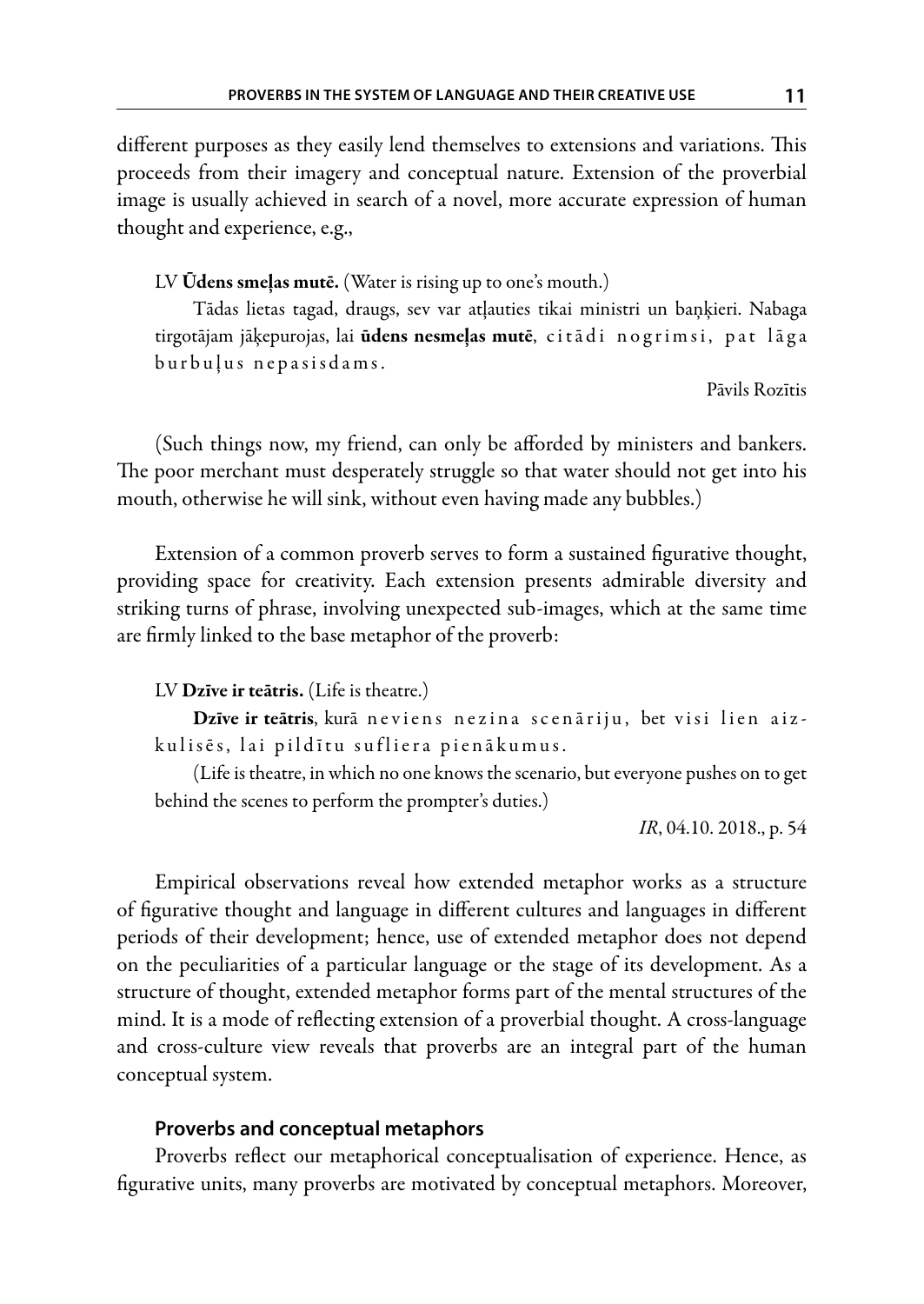"proverb understanding involves conceptual mapping" [Gibbs 1994: 314]. Conceptual metaphors serve as motivation for proverbs and their mental imagery [Gibbs, Strom, Spivey-Knowlton 1997: 81–110]. Cf.:

| <b>Proverbs EN</b>          | <b>Conceptual Metaphors</b><br><b>EN &amp; LV</b>   | <b>Proverbs LV</b>    |
|-----------------------------|-----------------------------------------------------|-----------------------|
| Love is fire.               | LOVE IS FIRE.<br>MĪLESTĪBA IR UGUNS.                | Mīlestība ir uguns.   |
| Love is blind.              | LOVE IS BLIND.<br>MĪLESTĪBA IR AKLA.                | Mīlestība ir akla.    |
| Time is a value.            | TIME IS VALUE.<br>LAIKS IR VĒRTĪBA.                 | Laiks ir vērtība.     |
| Time is money.              | TIME IS MONEY.<br>LAIKS IR NAUDA.                   | Laiks ir nauda.       |
| Time is a thief.            | TIME IS A THIEF.<br>LAIKS IR ZAGLIS.                | Laiks ir zaglis.      |
| Life is theatre.            | LIFE IS THEATRE.<br>DZĪVE IR TEĀTRIS.               | Dzīve ir teātris.     |
| Patience is a virtue.       | PATIENCE IS A VIRTUE.<br>PACIETĪBA IR TIKUMS.       | Pacietība ir tikums.  |
| Life is not a bed of roses. | LIFE IS NOT A BED OF ROSES.                         |                       |
| Life is not a rose garden.  | LIFE IS NOT A ROSE GARDEN.<br>DZĪVE NAV ROŽU DĀRZS. | Dzīve nav rožu dārzs. |

**Metaphorical Conceptualisation of Experience: Proverbs versus Conceptual Metaphors**

A number of scholars have noted the closeness between certain proverbs and conceptual metaphors. Apart from abstraction and a certain degree of generalisation, in many cases the syntactical structure of proverbs – conciseness of expression and brevity of form – bears a discernible similarity to conceptual metaphors.

Proverbs frequently contain metaphorical meanings which have been formulated over the centuries. "Metaphors provide a general mechanism for understanding the general in terms of the specific" [Gibbs 1994: 313], which is "one of the key features of proverbs" [ibid.]. I would argue that it is also one of the key features of conceptual metaphors. This explains the affinity between proverbs and metaphors.

It is apparent that not all proverbs present a distinct link to conceptual metaphors. For instance, the proverbs *Truth is a lonely warrior* and *Truth is a hard taskmaster* are stable metaphorical units in the system of language; however, they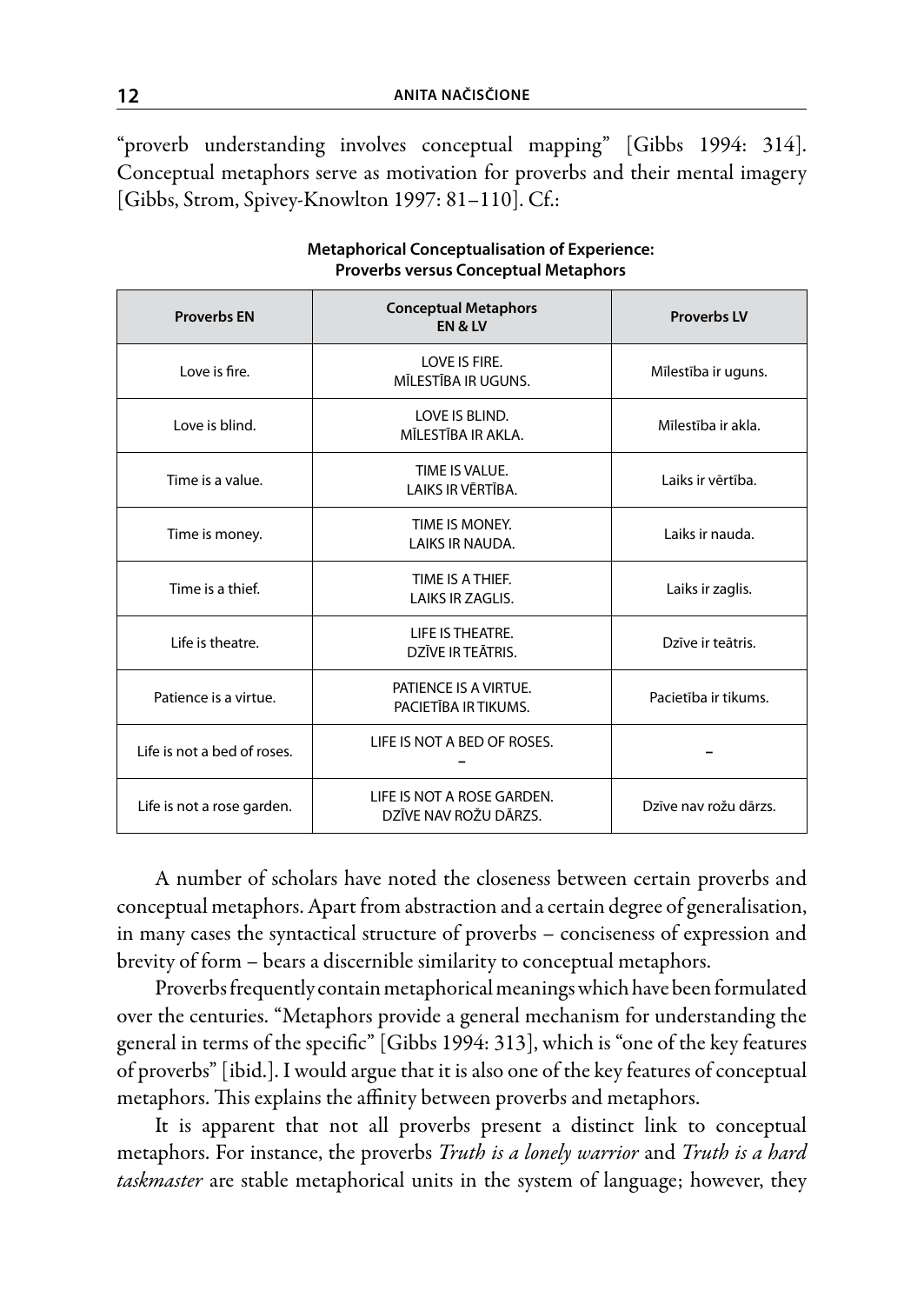have not been identified as conceptual metaphors. Clearly, these concepts are not widespread in English. In Latvian they do not exist at all.

The links between conceptual metaphors and proverbs certainly call for further exploration, based on ample empirical material and cognitive linguistic research.

### **Conclusion**

Paremiology requires a cognitive understanding of proverbs as figurative units in thought and language, and their use and instantial development in discourse. A linguistic view of proverbs invariably explores linguistic categories and their functioning. However, as an interdisciplinary search it also needs to acquire significant insights into proverbs, drawing on stylistics, cognitive linguistics, history of language, discourse studies and others, all of which open up new avenues for further research and offer vast opportunities for the creative mind of paremiologists.

In cognitive semantic terms, the proverb is one of the modes of conceptualising the world and human experience. New inimitable stylistic cases of use reflect the creative development of figurative thought. A cognitive approach helps to explain instantiations of stylistic patterns (extended metaphor, allusion and others) in discourse. Extension of figurative meaning reveals the workings of the human mind and discloses the art and craft of creation. Stylistic use of proverbs facilitates cognition.

Proverbs need to be studied as part of the conceptual system of language. A cognitive approach to proverbs calls for further exploration of their semantic structure, functioning across languages, centuries and cultures.

#### *Sources*

Aristotle. [350 BC] (1833). *Rhetoric.* Oxford: Talboys and Browne.

- Charteris-Black, J. (2004). *Corpus Approaches to Critical Metaphor Analysis.* Basingstoke, UK: Palgrave Macmillan.
- Charteris-Black, J. (2014). *Analysing Political Speeches: Rhetoric, Discourse and Metaphor*. Basingstoke, UK: Palgrave Macmillan.
- Gibbs, R. W. (1994). *The Poetics of Mind: Figurative Thought, Language and Understanding*. Cambridge: Cambridge University Press.
- Gibbs, R. W., Strom, L., Spivey-Knowlton, M. (1997). Conceptual Metaphors in Mental Imagery for Proverbs. *Journal of Mental Imagery*. Vol. 21, pp. 81–110.
- Gibbs, R. W. (2008). Metaphor and Thought: The State of the Art. In: R. W. Gibbs (ed.). *The Cambridge Handbook of Metaphor and Though*t. Cambridge: Cambridge University Press, pp. 3–13.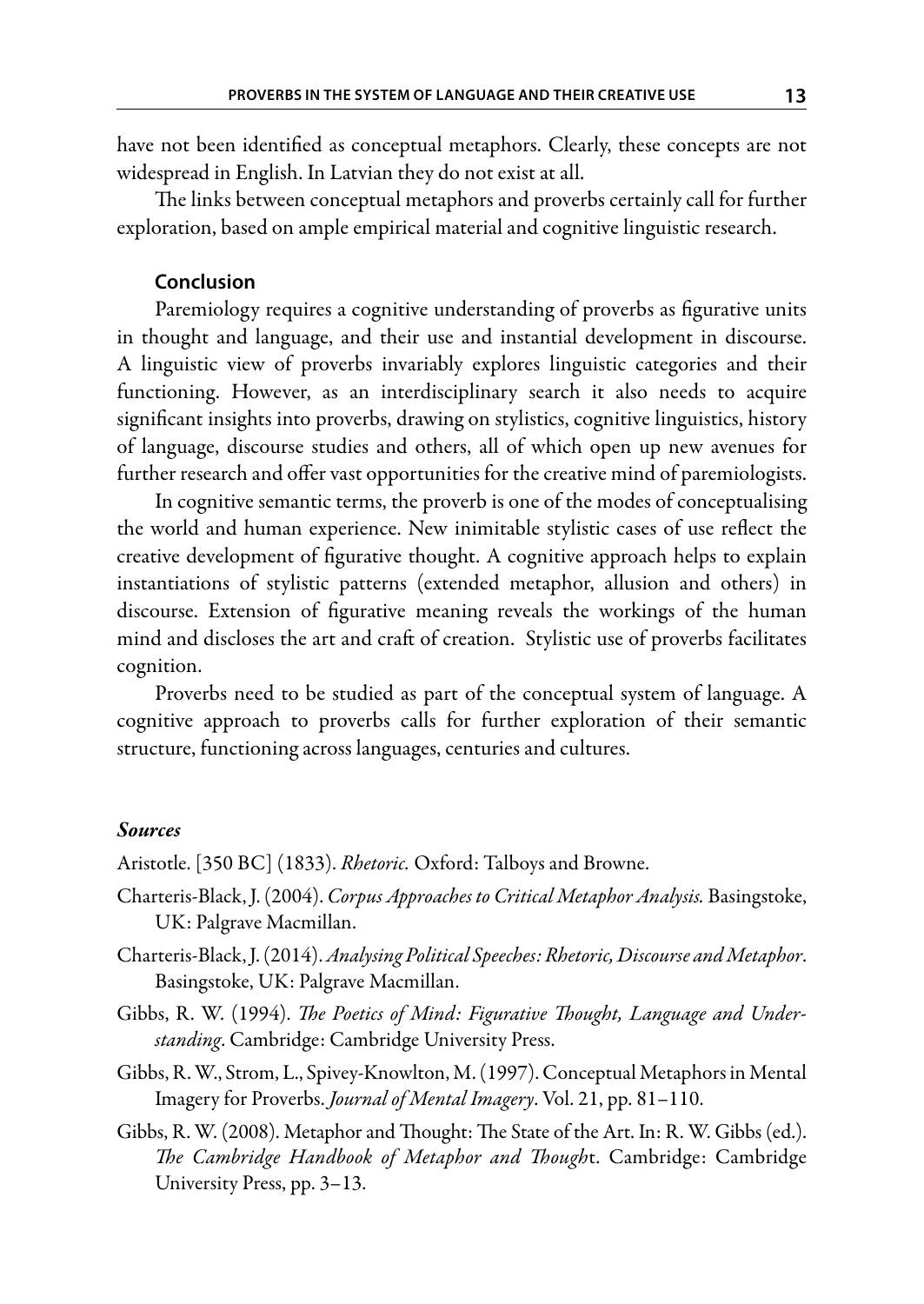- Gibbs, R. W. (2017). *Metaphor Wars: Conceptual Metaphors in Human Life*. Cambridge: Cambridge University Press.
- Gibbs, R. W., Beitel, D. (1995). What Proverb Understanding Reveals about How People Think? *Psychological Bulletin*. Vol. 118, pp. 133–154.
- Gibbs, R. W., Beitel, D. (2003). What Proverb Understanding Reveals About How People Think. In: W. Mieder (ed.). *Cognition, Comprehension, and Communication: A Decade of North American Proverb Studies (1990–2000)*. Baltmannsweiler: Schneider Verlag Hohengehren GmbH, pp. 109–162.
- Kokare, E. (ed.) (1957). *Latviešu sakāmvārdi un parunas* (Latvian Sayings and Proverbs). Rīga: Latvijas PSR Zinātņu Akadēmijas Izdevniecība.
- Kunin, A. V. (1970). *Angliyskaya frazeologiya: teoreticheskiy kurs* (English Phraseology: A Theoretical Course). Moskva: Vysshaya shkola.
- Kunin, A. V. (1986). *Kurs frazeologii sovremennogo angliyskogo yazyka* (A course of phraseology in Modern English). Moskva: Vysshaya shkola.
- Lakoff, G. (2008). The Neural Theory of Metaphor. In: R. W. Gibbs (ed.). *The Cambridge Handbook of Metaphor and Thought*. Cambridge: Cambridge University Press, pp. 17–38.
- *Latviešu valoda*. *Stilistika 6. klase: teorija, uzdevumi un testi* (The Latvian Language. Stylistics Form 6: Theory, Exercises and Tests). Available: https://www.uzdevumi. lv/p/latviesu-valoda (viewed 12.02.2019.)
- Latviešu valodas skaidrojošā vārdnīca (Dictionary of the Latvian Language). *Cūka*  (a pig). Available: https://www.vardnica.lv/svesvardu-vardnica/c/cuka (viewed 05.04.2019.)
- Mieder, W. (1989). *American Proverbs: A Study of Texts and Contexts*. Bern, Frankfurt/ M., New York and Paris: Peter Lang.
- Mieder, W. (1993). *Proverbs are Never out of Season: Popular Wisdom in the Modern Age*. Oxford: Oxford University Press.
- Naciscione, A. (2001). *Phraseological Units in Discourse: Towards Applied Stylistics*. Riga: Latvian Academy of Culture.
- Naciscione, A. (2010). *Stylistic Use of Phraseological Units in Discourse.* Amsterdam/ Philadelphia: John Benjamins Publishing Company.
- Pragglejazz Group (2007). MIP: A Method for Identifying Metaphorically Used Words in Discourse. *Metaphor and Symbol*. Vol. 22, No. 1, pp. 1–39.
- Rozenbergs, J. (2004). *The Stylistics of Latvian*. Rīga: LU Akadēmiskais apgāds.
- Simpson, P. (1992). *The Concise Oxford Dictionary of Proverbs*. Oxford: Oxford University Press.
- Steen, G. (2002a). Identifying Metaphor in Language. *Style*. Vol. 36, No. 3, pp. 386–406.